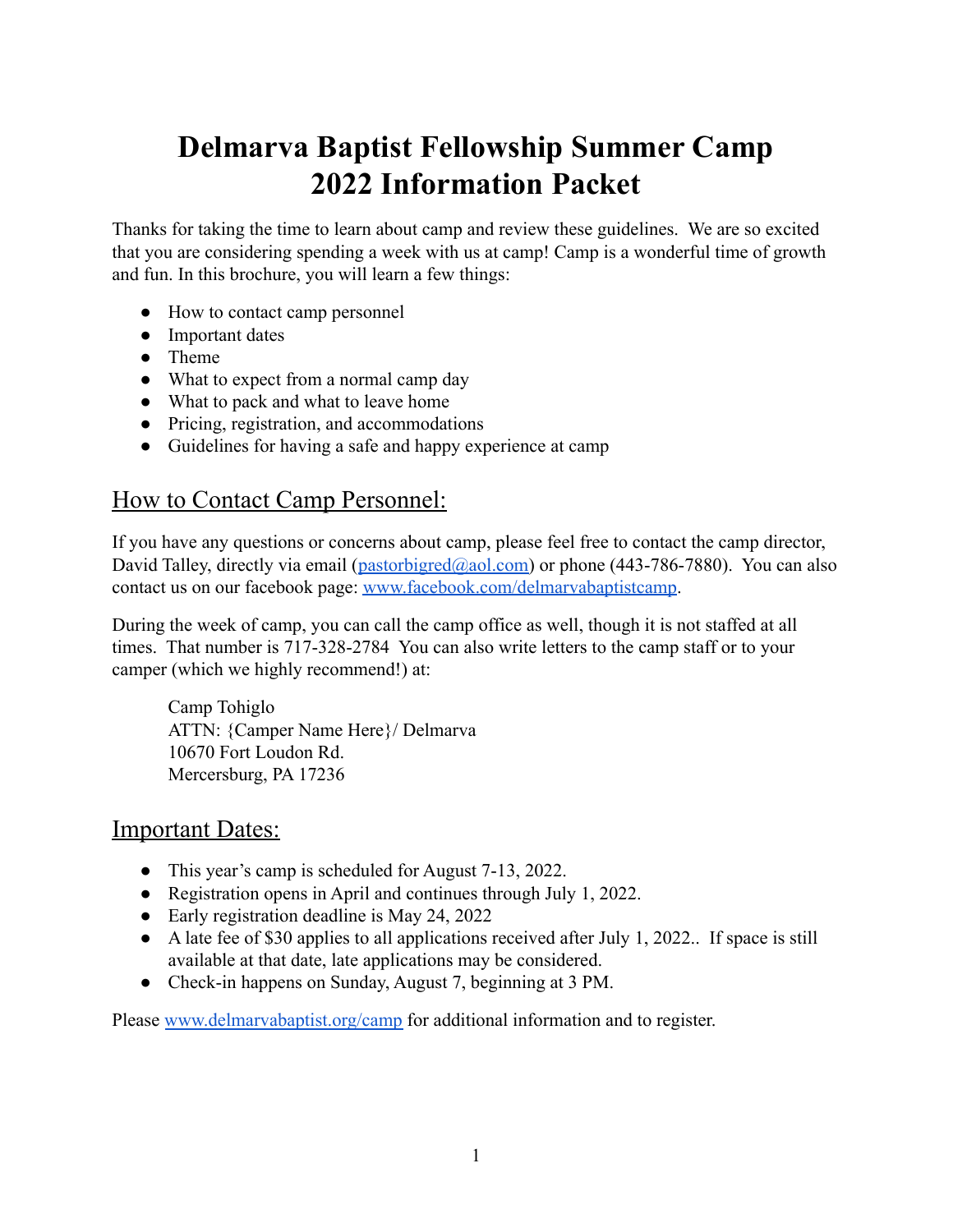# Theme: Talkin' to Jesus

Sometimes we look at prayer as a last resort when all other methods of success have failed. But instead of a last line of defense, it really should be our first course of action. Pray first! But do you know how to pray? Are you on speaking terms with God? When you do pray, are your prayers led by the Spirit? This will be the theme and focus for this summer's week of camp.

# Sample Schedule:

This is a typical schedule and gives you a basic idea of what will happen. Of course, we often have to adapt to changing circumstances, and we always appreciate flexibility when that happens. The final schedule isn't set in stone yet, but it will be available to the campers and staff during the week. We may also take an off-site excursion for canoeing, swimming, hiking, or some other activity.

- 7am Wake Up and Clean Up
- 7:45am Flag Raising/Prayer
- 8:00am Breakfast
- 9:00am Activity or Lesson Time
- 10:30-11:45am Free time (You can swim, visit our rifle range, hike the trail, go to the archery range, make a craft at the craft shack, visit the snack shop or get a shake at Moondoes)
- 11:45am Flagpole Fun/Prayer
- $\bullet$  12:00pm Lunch
- 1:00pm Junior Kids Choir, Rest, or Study Time and Teen Activity
- 1:30pm Missions Hour
- 2-3pm Game Hour (Water Games, Team Games, or other hysterical activities)
- 3-4:45pm- Free time (You can swim, visit our rifle range, hike the trail, go to the archery range, make a craft at the craft shack, visit the snack shop or get a shake at Moondoes)
- 4:45pm Flag Lowering / Prayer
- $\bullet$  5:00pm Dinner
- 6:00pm Team Games
- 7:00pm Chapel/Worship Music/ Teaching/Activity
- 8:00pm Free Time
- 9:00pm Cabin Clean Up/Get Ready for Bed
- 9:30pm Cabin Debrief/ Cabin Activity
- $\bullet$  10:00/10:30 pm Lights Out

# What to Pack (and What to Leave Home):

Both our fellowship and the campground we rent from have specific rules about attire. Please comply with these guidelines to ensure everyone is safe and happy and to ensure that we don't lose the opportunity to continue to use the campground. We don't like to make people change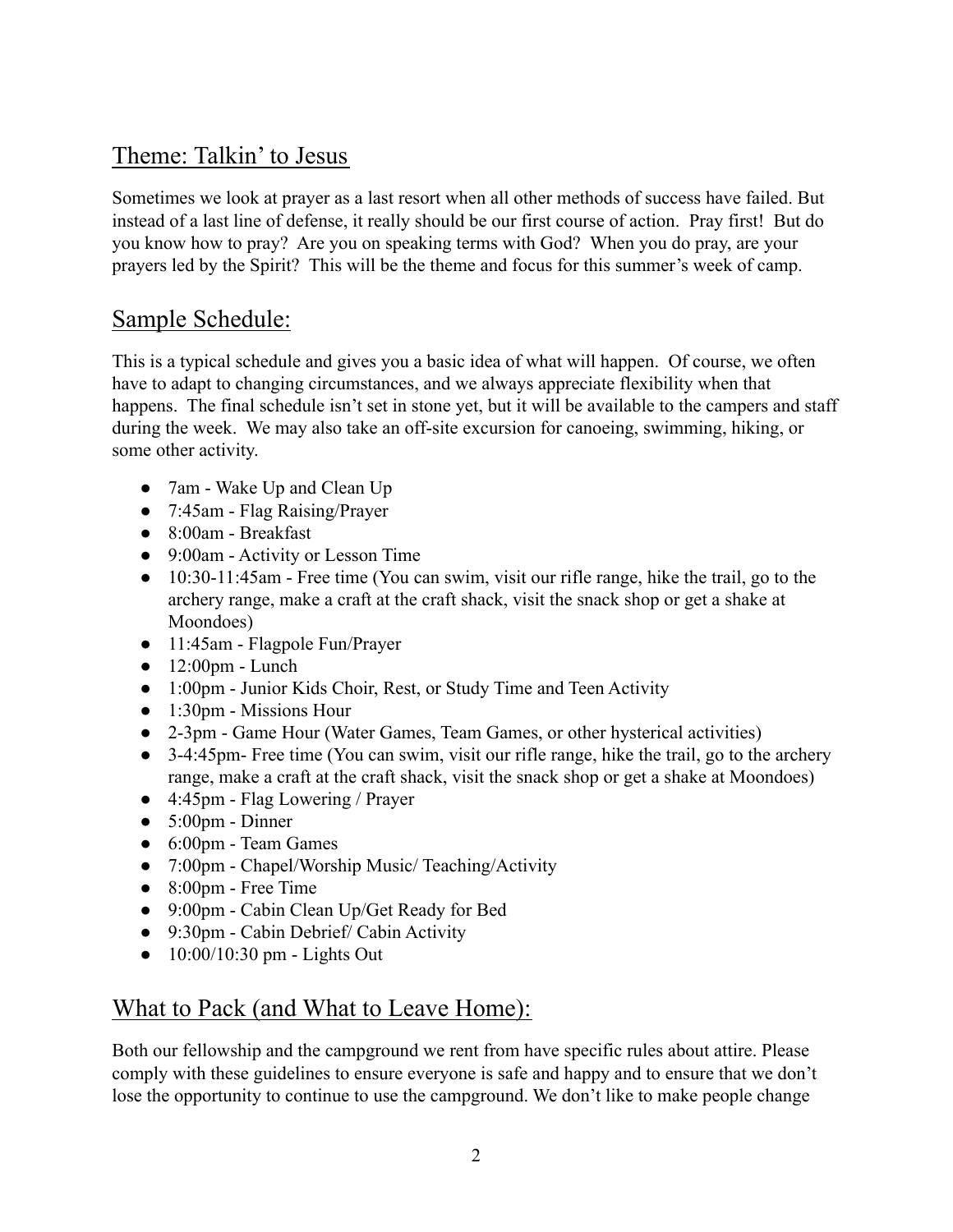their clothing, it is awkward for everyone, so parents please be helpful and check the clothing your campers pack.

- PLEASE PUT YOUR NAME ON EVERYTHING!!!!
- Because of COVID, we recommend masks and small containers of hand sanitizer that you can keep with you.
- Sleeping Bag or Sheets/Blanket (beds are provided, but linens are not)
- Pillow
- 2 towels minimum (1 for showers, 1 for swimming)
- Personal care items (Toothbrush, toothpaste, shampoo, soap...DEODORANT!)
- Sunscreen, insect repellant
- Clothing:
	- Cool, light, loose-fitting clothing. (It gets hot and humid during camp!) Avoid form-fitting pants (yoga/running/compression) unless you're wearing shorts over them.
	- Athletic shoes (Closed-toe shoes are required for activities; no flip flops, slides, or backless sandals outside the cabins except to/from pool only)
	- Extra shoes (We often get wet from games or rain, so it's good to have some dry shoes to change into--Crocs with the heel strap are wonderful camp shoes)
	- No attire with offensive or suggestive graphics, language, or drawings.
	- No sleeveless shirts please (guys or girls)
	- No short shorts (think Bermuda, not daisy dukes; as a guideline, make sure the shorts are longer than your fingertips with your arms at your sides)
	- Swimsuit:
		- Ladies: One-piece swimwear or a tankini that meets in the middle or a shirt to wear over your swimsuit.
		- Men: Swim trunks; a swim shirt is optional
	- No low-cut necklines or see-thru fabrics: basically others shouldn't be able to see your underwear at any time.
	- Pretty much bring a bunch of shorts and t-shirts that can get wet or dirty.
	- You may pack one nice outfit for the banquet on Friday night if you like.
	- Poncho and/or umbrella for the rainy days.
- Flashlight/batteries
- Watch
- Bible
- Notebook and Pens
- Backpack/bag to carry all your stuff.
- Spending money (We recommend around \$40. This will cover all snacks, crafts and offerings during the week) Extra money can be added on family day.
- Stationery/Stamps (so your camper can write home during the week, we recommend sending them with a pre-addressed, stamped envelope or two)
- Leave the electronics home: if it has a speaker or a screen, it's not needed.
- Instruments (for Music Track campers)
- Softball glove/bat (there's a campers vs. staff slow-pitch softball game planned, and you'll want to have your equipment for that)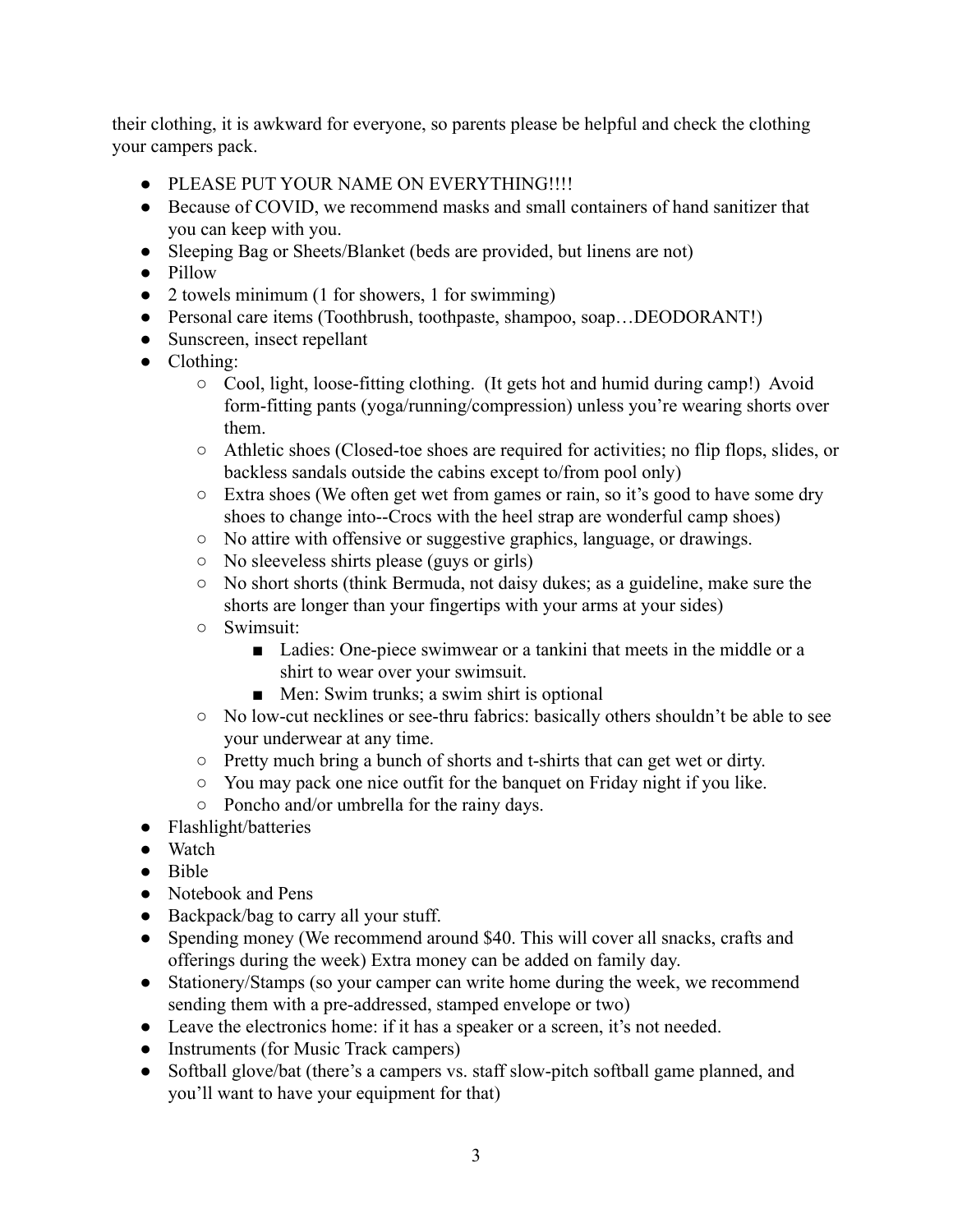● No drugs, alcohol, cigarettes, matches, lighters, fireworks, or weapons are allowed. We provide rifles and ammo for the rifle range. If you plan to bring shooting equipment, it will need to be in the possession of and under the supervision of your youth leader or the range master at all times.

### Pricing, Registration, and Accommodations for Camp:

- Juniors: \$245
- $\bullet$  Teens: \$265
- \$30 Early Bird Discount--deadline May 24
- AFTER July 1 there is a \$30 late fee

Registration: You can register your camper online, using our secure interface (one application per camper, one camper per application) at [www.delmarvabaptist.org/campapp](http://www.delmarvabaptist.org/campapp). If you need a paper application, please contact your youth leaders from your church. Please have your medical care provider, insurance, church, and personal information ready when you fill out the application. This year, you will be able to make changes to submitted applications using the email address you provide at the beginning of the application process. So, if you change insurance or doctors, you can update us later. Please don't make any changes to your application after July 15. Instead, email the camp director with updates.

When you register you will usually write a check to the church or group you are coming with. They will keep track of the campers in their group and write one big check for the whole group for all registration fees. If you're not part of a Delmarva Baptist Fellowship church, please send payment directly to:

Delmarva Baptist Fellowship Camp ℅: Grace Baptist Church Luke Scallon 6906 Tolling Bells Ct. Columbia, MD 21044

Spending Money should be turned in at check-in. You can bring it in an envelope with your camper's name on it. We will issue a money card with the camper's name and cabin so no one else can spend it or steal it. Unused money left on the card will be refunded Friday night. Please see the Snack Shack staff to obtain your refund.

Accommodations: Campers will stay in air-conditioned cabins with access to flush toilets and hot showers. There are bunk beds and mattresses provided as well. Please bring your own sheets/pillow/pillowcase/sleeping bag or other appropriate bedding.

Three square meals are served daily, Monday through Friday. Also supper Sunday and breakfast Saturday are included. We strive to provide healthy, nutritious meals for the campers. If you camper has any special dietary needs, please remember to share that on the registration form!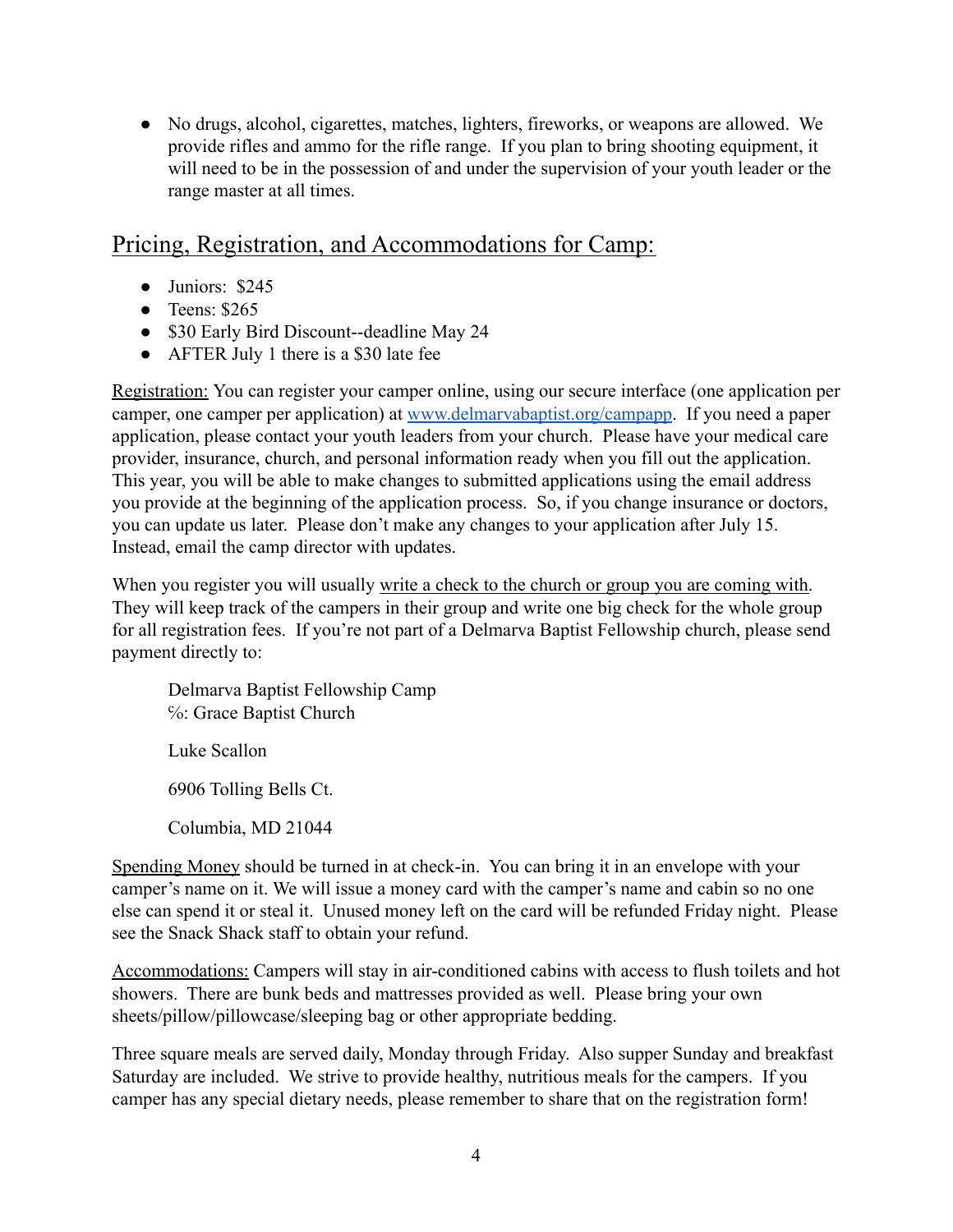Our staff is made up of pastoral staff, wives and volunteers from churches in the Delmarva area. We care greatly about the safety of both your kids and ours! So we background check our staff to help ensure the safety of everyone. We also are careful to make sure that counselors and kids have separate shower times.

# Guidelines:

We don't love rules, but we also don't love anarchy. So a few guidelines for conduct will help ensure that everyone can have a safe and happy experience at camp. Parents, please review these guidelines with your campers prior to sending them off to camp, so they don't have the disappointing and embarrassing experience of being corrected for a rule they didn't know they were breaking.

#### Identification Bracelets:

Every person on camp grounds after check in is required to be wearing one of three colors of bracelets (for campers, staff, and visitors). These bracelets help us do several things. First, it lets us know that you have checked in and that you are supposed to be at our camp. It also lets us know if you are a staff member, a camper, or a visitor. Sadly, in our world there are hurting families and kids with custody issues or other problems. It is our job to keep the kids as safe as possible and providing bracelets is one way to do that. Please wear your bracelets at all times, and if you find someone without one please direct them to the snack shack or one of the leadership to check in or get a replacement. Please also do not take your camper off the grounds or away from camp without checking them out with the director so they can make sure all the people involved in the campers' care are properly notified.

#### Visitor Policy:

All visitors must check in and out every time they visit! Please make sure you check in at the snack shack or with the camp director. Also, any visitor on campus during mealtimes may purchase a meal for \$5. Both cash and checks will be accepted at the dining hall at the time of meal service. There will be a receptacle for your payment at the service table. There will be no charge for dinner on Wednesday night for our "Family Day" guests. To ensure we have food for everyone, please try to notify us in advance of your plans to join us for any meals.

#### Technology:

We are a technology-free camp for our campers. Here's why. So many kids get so attached to their phones and devices they struggle to connect, learn, and participate in the planned camp activities, which isn't much fun for anyone. Also, kids don't always use technology wisely and we don't want inappropriate photos being taken (even accidentally) from the cabins and changing areas. Lastly, there really isn't a good cell signal around so we are close to being off-the-grid anyway! Please know that the staff keep their phones on them and there should be a point of contact at the camp from the group you attend with in case you need to reach us for any reason. We highly suggest you send letters and not attempt to call during the week. It really helps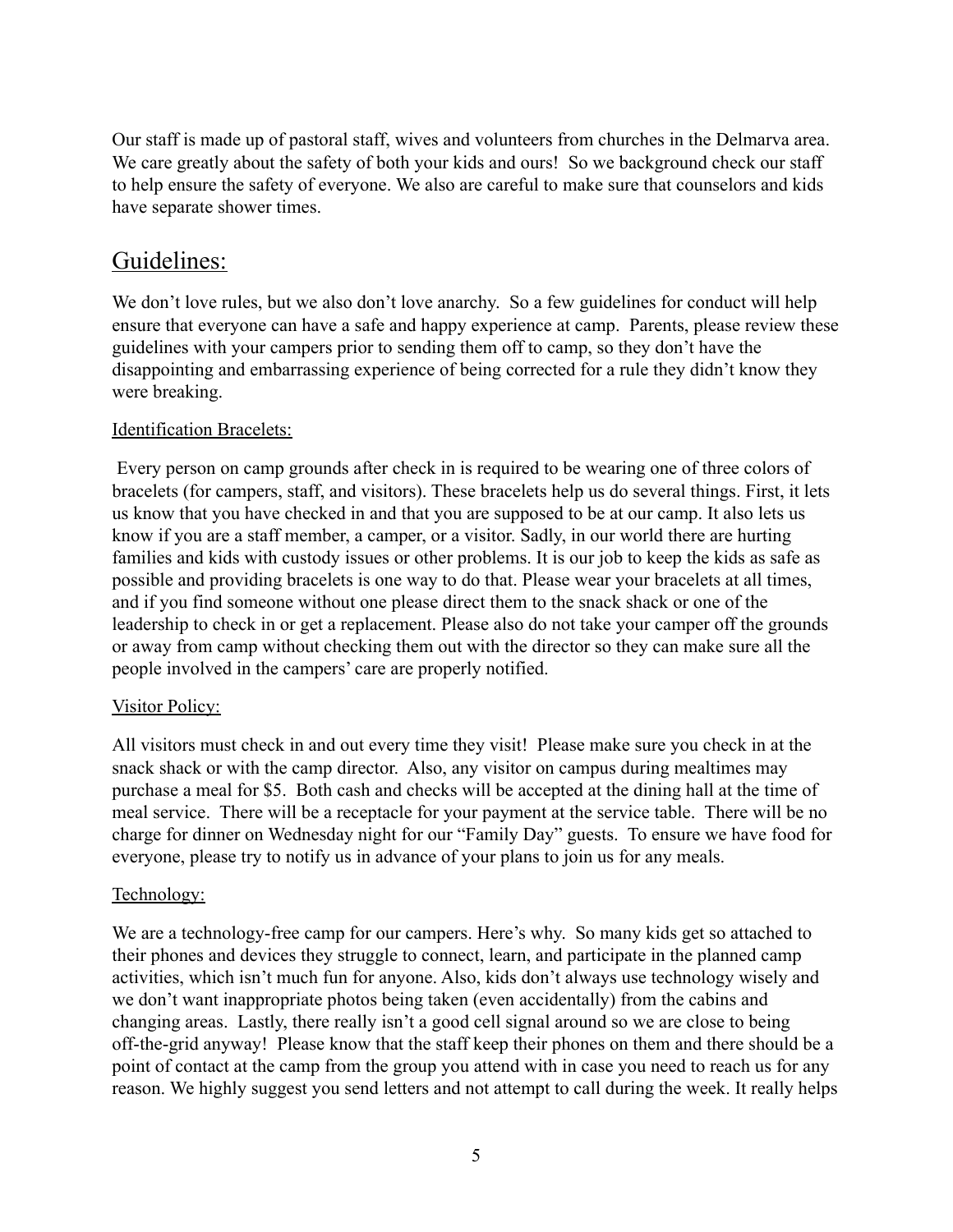with homesickness! Some groups let their campers have their phones on the ride up and then hand them into the leader for lockup in the staff rooms until Saturday. Check with your youth leader for their technology policy. Campers ARE allowed to take goodbye photos and get friends' contact info during and after breakfast the last day.

#### Participation:

Many of our activities are optional, but there are some mandatory events every camper must participate in, unless prior approval is granted by the camp director or medical necessity prevents participation. Campers must attend all meals, all lesson times, and all scheduled activities for their groups. Campers must participate in cabin discussions led by the counselors and be in their cabins from "lights out" until 7:00am. But don't worry, there's lots of free time and options to choose from.

#### Conduct:

Campers should treat others with the kindness and respect that they would desire for themselves and that reflects the grace of God. Unkind speech, swearing, teasing, pranking, or hazing are not acceptable. Also, physical displays of affection are not necessary or helpful for the camp experience, and are not permitted.

#### Modesty:

Modest attire is expected at all times. Clothes that are revealing or suggestive are not permitted at camp. Please ensure you have sleeves on all shirts and shorts/skirts are longer than (not just even with) your fingertips when your arms hang naturally at your sides.

#### Arrival:

Please check in between 3-4:45pm on Sunday, August 7. We will not be ready prior to 3pm so please don't plan to unload or get your cabin assignments until the check in area is open. Don't go anywhere else on campus until you have checked in.

#### Family Day:

On Wednesday of camp week we invite YOU to join us for the afternoon and evening, including free time, dinner, and programs. The campers love having a chance to show you all the things they have been doing. Try to arrive before their afternoon free time around 3pm so that you can spend that time seeing all the fun stuff they do. We will have a parents/visitors check-in station at the Snack Shack this year. If you are visiting camp for any reason we need to know! So please sign in and out at the Snack Shack. It's easy to find as you enter the camp: just look to your right when you see the swingset. We have dinner at 5pm, and a service at 7pm so plan to come and stay as long as you can! Dinner on Wednesday is free for all of our Family Day guests!

#### Mail call:

*You've Got Mail!* Every day at dinner time there is a mail call. You can send letters and gifts through the mail, but it would be wise to *send it before camp so it will arrive during camp week!*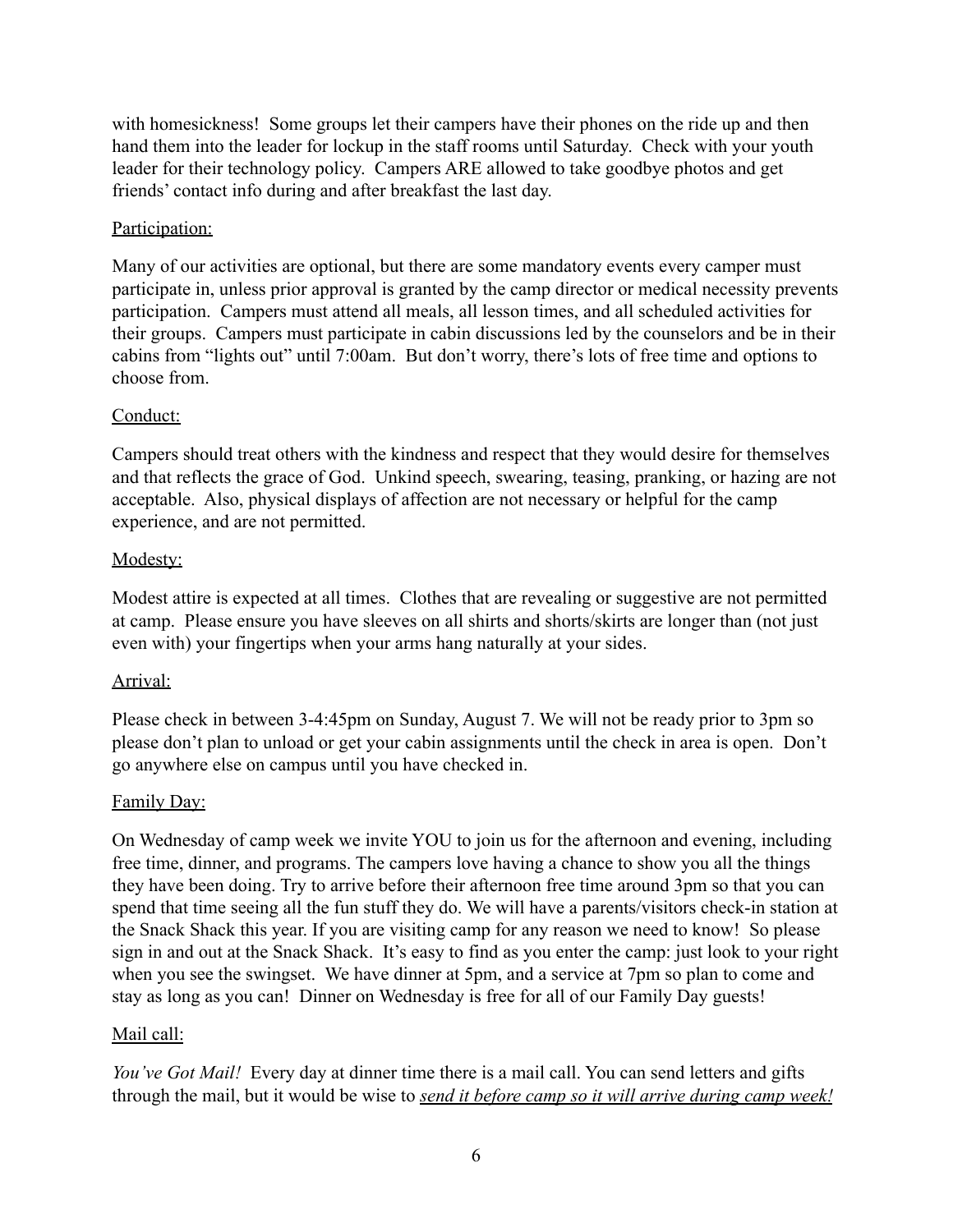Letters that are unclaimed or that arrive after camp ends will not be forwarded, so please don't include any valuables. Please mark your letters with "Delmarva Baptist Camp" so that they get to us.

#### Medical Care:

We will have a nurse or two on the grounds at all times. Usually, if a group leaves campus, one nurse stays at camp and one goes with the group. The nurse will maintain all medications and distribute as needed, based on each camper's health form. Please place medications in a ziplock bag labeled with the camper's name. You can also include a note with any special instruction for the camp nurse. Campers with conditions that may affect/infect others will be sent home. If you know your camper is sick, please don't send them to camp. They need rest, and camp is not a restful environment at all!

#### Prohibited Items:

Campers may not bring: drugs, alcohol, cigarettes, matches, lighters, or fireworks with them to camp. No weapons are allowed, except those that are for use at the rifle or archery ranges. Campers must turn in their shooting equipment to their youth leader or the Rangemaster immediately upon arriving at camp. Also, electronics and cameras are not permitted during camp (though you may take group photos on Saturday morning).

# Staff Supplement:

Child Care Program for Children of Camp Staff: We are thankful to be able to offer a free childcare program for our camp staff's children who are under camping age. This program is only open to those serving in non-counselor positions, as you will need to be able to supervise your own children when not on-duty. Your children will be under your care any time you are not serving in your camp position. (For example, if you work at the craft shack, when your shift is over you will pick up your child and be in charge of them for meals etc.) Good communication with childcare workers is greatly appreciated. Those workers should be reachable by radio at all times. Your children may not roam the campground unattended at any time. They must be supervised by you or enrolled in and participating with a program in order to come with you to camp.

We do ask that any children over the age of 8 be enrolled as a camper because we have limited housing and child care staff. The childcare program is designed for ages 7 and under. If you are an occasional drop in staff member your kids may attend the program, or camp activities but we need to know in advance, so we have a proper worker to child ratio and so that we are properly prepared for food and activity needs.

Any special accommodations needed may be addressed to the Camp Director, and he will work to help you out in any way possible. His email is bigredthinker@gmail.com.